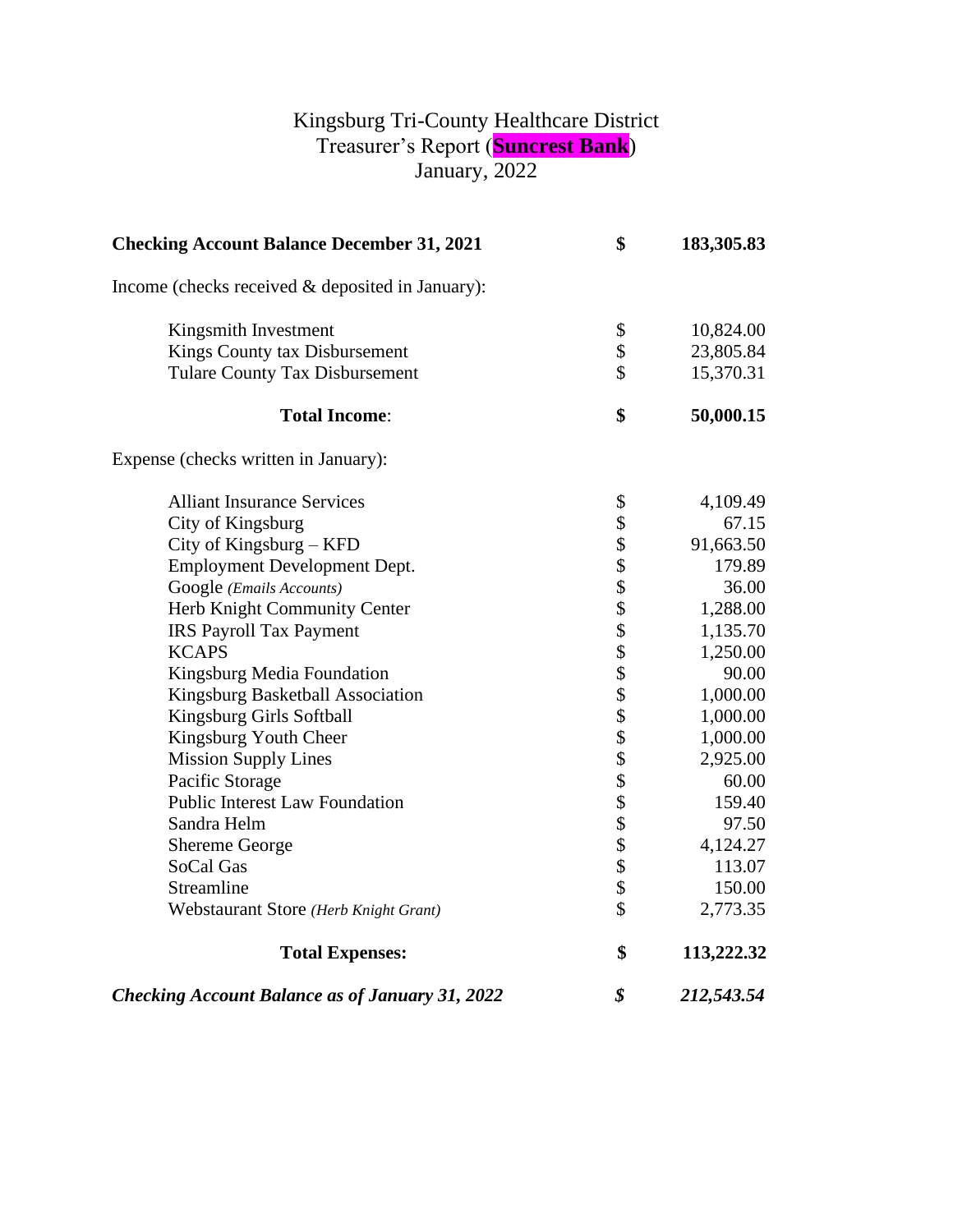## Kingsburg Tri-County Healthcare District *Suncrest Bank Uncleared/Written Check Transactions*

## **Uncleared Checks as of January 31, 2022**:

|      | <b>Total:</b>                    | \$98,957.42 |
|------|----------------------------------|-------------|
| 3136 | <b>Webstaurant Store</b>         | \$2,773.35  |
| 3135 | City of Kingsburg                | \$91,663.50 |
| 3133 | SoCalGas                         | \$113.07    |
| 3132 | <b>KCAPS</b>                     | \$950.00    |
| 3131 | <b>KCAPS</b>                     | \$300.00    |
| 3128 | Pacific Storage                  | \$60.00     |
| 3127 | Kingsburg Youth Cheer            | \$1,000.00  |
| 3126 | Kingsburg Girls Softball         | \$1,000.00  |
| 3125 | Sandra Helm                      | \$97.50     |
| 3121 | Kingsburg Basketball Association | \$1,000.00  |